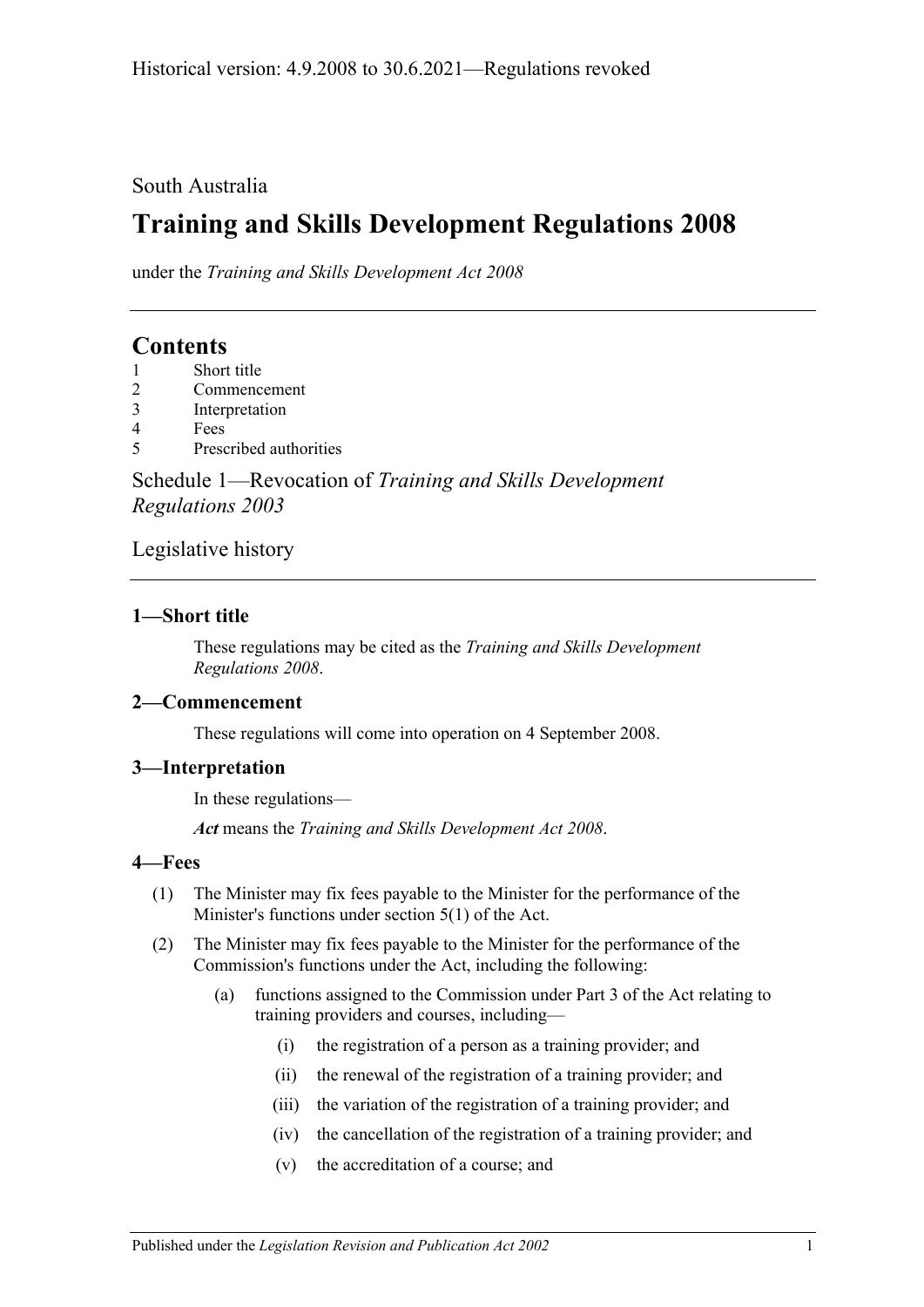- (vi) the renewal of the accreditation of a course; and
- (vii) the variation of the accreditation of a course; and
- (viii) the cancellation of the accreditation of a course; and
- (ix) the recognition of the competency of persons and the granting of qualifications or statements certifying the competency;
- (b) functions assigned to the Commission under Part 4 of the Act relating to the regulation of training contracts and the registration of employers, including—
	- (i) the approval of a training contract; and
	- (ii) the variation of training under a training contract from part-time training to full-time training or from full-time training to part-time training; and
	- (iii) the transfer or assignment of a training contract; and
	- (iv) the termination of a training contract; and
	- (v) the registration of an employer; and
	- (vi) the variation of the registration of an employer; and
	- (vii) the cancellation of the registration of an employer;
- (c) the function assigned to the Commission under section 71(5) of the Act relating to the sale of copies of material on the Register.
- (3) The Minister may—
	- (a) waive or reduce (in a particular case or class of cases) fees that would otherwise be payable under this regulation; and
	- (b) refund (in whole or in part) a fee paid under this regulation.
- (4) The Minister may recover a fee payable under this regulation as a debt.

#### <span id="page-1-0"></span>**5—Prescribed authorities**

For the purposes of section 72 of the Act, Technical and Vocational Education and Training Australia Limited (ACN 062 758 632) is a prescribed authority.

## <span id="page-1-1"></span>**Schedule 1—Revocation of** *Training and Skills Development Regulations 2003*

The *[Training and Skills Development Regulations](http://www.legislation.sa.gov.au/index.aspx?action=legref&type=subordleg&legtitle=Training%20and%20Skills%20Development%20Regulations%202003) 2003* are revoked.